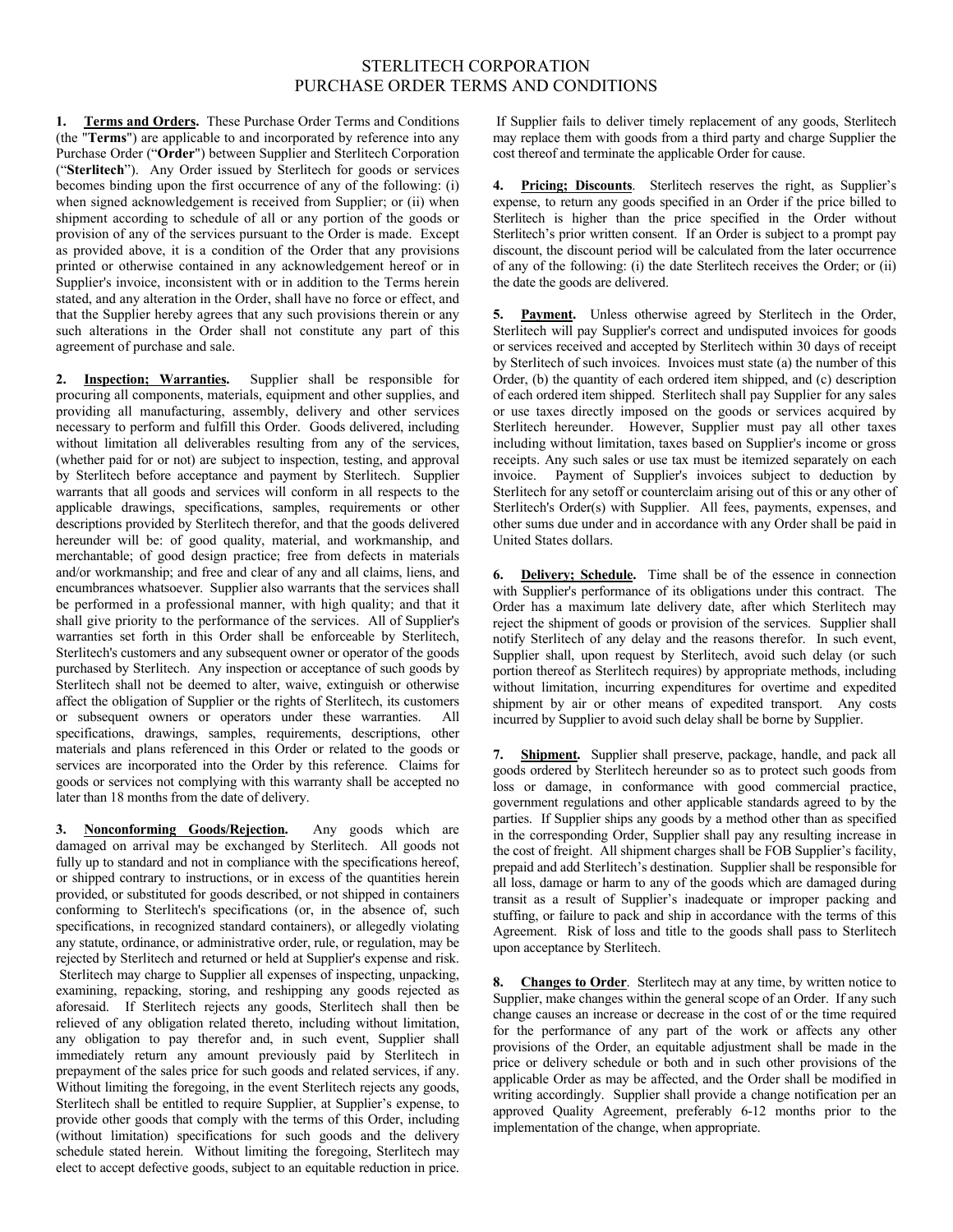**9. Intellectual Property.** Supplier acknowledges and agrees that, except to the extent necessary for Supplier to provide the goods and perform the services under the corresponding Order, no grant or license (implied or otherwise) under any of Sterlitech's (or its licensors') intellectual property or other rights, including without limitation, patents, copyrights, trademarks, trade secrets, or know-how, is given or intended, under any Order. Supplier grants to Sterlitech a non-exclusive license under all intellectual property and proprietary rights contained in or used in the goods, to exercise and practice any and all such rights as may be necessary for the full use of the goods for any purpose. Such license shall be freely transferable in connection with the transfer of the goods. Supplier warrants that the goods and services provided under the Order shall not infringe or misappropriate any copyright, patent, trade secret, trademark or other rights of any third party.

**10. Compliance with Laws.** Supplier agrees that the goods purchased under this Order and performance of the services pursuant to this Order shall in all respects comply with all applicable laws, rules and regulations of any governmental authority. Supplier must comply with all applicable national or international export compliance laws and regulations. Export classification of goods should be communicated in writing to Sterlitech. Should the export compliance obligations not be met, Supplier will be bound to compensate for any damages, penalties or losses caused to Sterlitech and its customers arising from or in connection with its failure to meet its export compliance obligations. Sterlitech shall be entitled, without incurring any liability and/or penalty, to terminate an Order with immediate effect if Supplier becomes in any way sanctioned, restricted or prohibited by export compliance laws and regulations.

**11. Conflict Minerals**. Supplier must comply with the requirements of the Security and Exchange Commission's Conflict Minerals rule. Supplier should provide a declaration that goods supplied do not contain any Conflict Minerals. Sterlitech shall have the right to inspect the Conflict Mineral traceability documentation of Supplier related to Sterlitech's purchases.

**12. No Child Labor**. Supplier must not employ or use, directly or indirectly, any workers under the age of 15, or the age for completing compulsory education in Supplier's country, whichever age is older, in fulfilling any good or service under an Order.

**13. Indemnification.** Supplier will, at its expense, indemnify, defend and hold harmless Sterlitech from and against any claim, action, loss, liability, damages, costs and expenses (including without limitation attorneys' fees and settlement amounts) which Sterlitech may incur or suffer, arising from or related to: (a) any actual or alleged personal injury, death or property damages arising out of or incidental to the performance of this Order or the goods or services provided herein, or otherwise caused by Supplier, its employees, agents or contractors; (b) any actual or alleged infringement or misappropriation of any patent, copyright, trade secret, trademark or other rights of any third party by the goods or services provided herein or Sterlitech's use thereof as permitted under this Agreement; or (c) any negligence or willful misconduct, whether by act or omission, of Supplier, its employees, agents or contractors. If the use of any goods or services provided herein, including without limitation, any intellectual property or other rights therein, becomes the subject of a suit or claim of infringement or misappropriation, or in Supplier's opinion is likely to become, enjoined, Supplier will, at its own expense and in the following order of priority: (y) procure for Sterlitech the right to continue using the goods or services, or (z) modify the goods or services to comply applicable drawings, specifications, samples, or other descriptions given and not to violate any intellectual property or other rights of any third party. In the event that Supplier cannot perform under the foregoing sentence, Supplier shall return to Sterlitech all amounts paid for the infringing goods and services and accept return of such goods and services.

**14. Confidential Information.** Upon Sterlitech's request, Supplier shall enter into a Non-Disclosure Agreement with Sterlitech and upon execution of the Agreement, all terms shall be deemed incorporated into these Terms. In the event of a conflict between this Section 14 and the Non-Disclosure Agreement, the terms of the Non-Disclosure Agreement shall prevail. Supplier shall hold in strict confidence, shall not use or disclose to any third party, and shall take all necessary precautions to secure any Confidential Information of Sterlitech. In accordance with this provision, Supplier shall maintain at least the same precautions as it takes in regard to its own confidential information. Supplier's disclosure of such information shall be restricted solely to employees, agents, consultants and representatives who have been advised of their obligation with respect to Confidential Information. The term "Confidential Information" shall mean all non-public information, whether in written, oral or in other tangible or non-tangible form, that Sterlitech designates as being confidential, or which, under the circumstances of disclosure ought to be treated as confidential. "Confidential Information" includes, without limitation, all drawings, specifications, samples, patterns, designs, plans, drawings, documents, data, business operations, customer lists, pricing, discounts, rebates or requirements and other descriptions of goods or services provided by Sterlitech, information relating to released or unreleased goods or services, marketing or promotion of any goods or services, business policies or practices, any other business, financial, or technical information of Sterlitech and any information received from others that Sterlitech is obligated to treat as confidential, disclosed by Sterlitech to Supplier, whether disclosed orally or disclosed or accessed in written, electronic or other form or media, and whether or not marked, designated, or otherwise identified as "confidential." If Supplier has any questions as to what comprises such Confidential Information, Supplier shall consult with Sterlitech. Supplier may not disclose or copy any Confidential Information unless authorized in advance by Sterlitech in writing. Upon Sterlitech's request, Supplier shall promptly return all documents and other materials and/or information received from Sterlitech. Supplier acknowledges and agrees that any breach or threatened breach of this Section 14 shall cause irreparable harm for which there is no adequate remedy at law and that Sterlitech shall be entitled to immediate injunctive relief without posting a bond, in addition to any other remedy available under this Agreement, in law or equity.

**15. Insurance**. Supplier agrees to maintain adequate insurance to indemnify Sterlitech against any claim for loss, damage or injury to property or persons arising out of the performance under an Order or the use, misuse or failure of any good/service. Supplier shall provide copy of the insurance policy upon request of Sterlitech. Upon request, Supplier shall deliver to Sterlitech proof of such insurance coverage.

**16. Limitation of Damages.** IN NO EVENT SHALL STERLITECH BE LIABLE FOR ANY INCIDENTAL, INDIRECT, SPECIAL, LIQUIDATED OR CONSEQUENTIAL DAMAGES, INCLUDING WITHOUT LIMITATION ANY ANTICIPATED OR LOST PROFITS, LOST GOODWILL, OR LOST BUSINESS, ARISING UNDER OR AS A RESULT OF THIS AGREEMENT, EVEN IF STERLITECH HAS BEEN ADVISED OF THE POSSIBILITY OF SUCH DAMAGES. Sterlitech's maximum liability to Supplier shall be the aggregate amount actually paid or payable under the applicable Order. Any action resulting from any alleged breach by Sterlitech as to the goods delivered under the applicable Order must be commenced within one year after the cause of action has accrued.

**17. Termination for Default.** Sterlitech has the right to immediately cancel and terminate the Order without cost or liability to Sterlitech if Supplier breaches the Order, including any of these Terms, if Supplier is otherwise unable to meet its obligations as they become due, or if, in Sterlitech 's reasonable judgment, a force majeure event has occurred affecting the performance of either party hereunder. The acceptance of goods or performance after Supplier's breach shall not affect the right of Sterlitech to cancel its additional obligations.